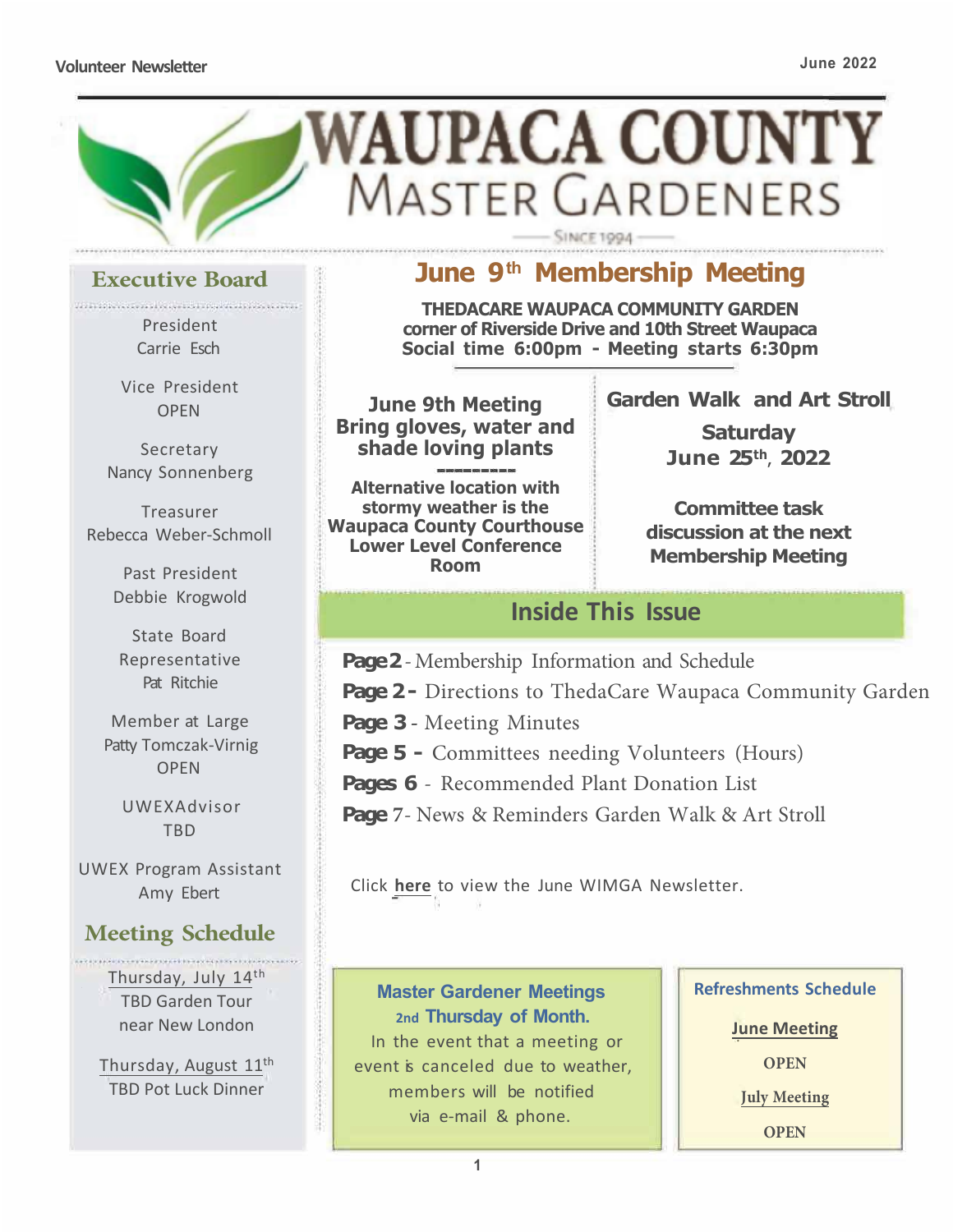

5/10 Christine Bando 5/15 Carrie Esch

...2020 Meeting Schedule .........

January 13, 2022 Board Meeting **Membership Meetings**  February 10, 2022 March 10, 2022 April 14, 2022 May 12, 2022 June 9, 2022 July 14, 2022 August 11, 2022 September, 8, 2022 October 13, 2022 November 10, 2022

December 12, 2022

**June Member Ship Meeting Directions To ThedaCare Waupaca Community garden**

The community garden is located on ThedaCare grounds at the corner of Riverside Drive and 10th Street. The easiest way to get there would be to take Churchill Street to Park Street (there is only one way to turn on to Park St.) next to the Shell Gas Station. Once on Park Street, go 2 blocks and take a left onto 9th Street, from 9th turn into the parking lot of the ThedaCare facilities building (it looks like a school building because it used to be one) then drive to the back area of the parking lot and you will find the community garden. I am really not sure of the address but I believe it is 950 Park Street. The garden itself is in a fence in area.

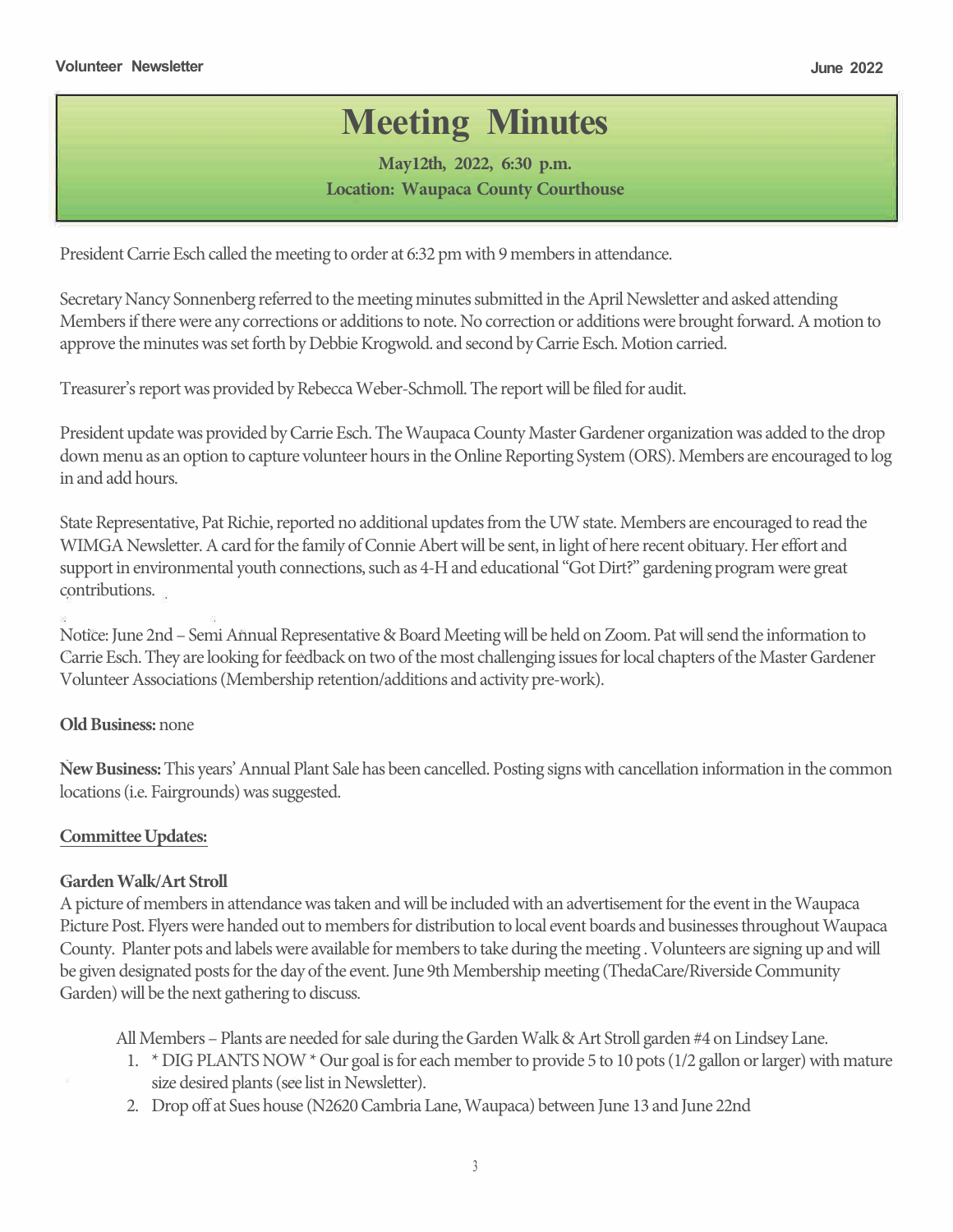# **Meeting Minutes**

**May12th, 2022, 6:30 p.m. Location: Waupaca County Courthouse**

**Plant Sale** – Cancelled.

**Children Gardens-** The two locations listed are in a good position to start the season.

- **New LondonChildren Garden –** 10 children are signed up. The City cleaned up the top soil and prepared the garden for planting. Childrenwill be stating Thursday June 9th and meeting each Thursday from 9:30 to 11:00 until August 25th. Committee volunteers: Joan, Kristine, Rebecca and Jean.
- **Waupaca Children Garden –** 10 children have signed up. Master Gardeners are needed to help children plan their gardens at the Park and Recreation Center on May 12th from 3:30 pm to 5:00pm. Childrenwill be starting June 6th and meet each Thursday from 9:30 to 11:00 until August 25th. Help from volunteers is needed at each meeting!!

**Waupaca Community Garden** – Sponsored by Living the Waupaca Way.

Seed Starting Informational Kit was provided to the Iola Garden Club by Carrie Esch.

Next Meeting on June 9th will be held at the Waupaca Community Garden (a block from ThedaCare/Riverside). If bad weather is in the area, the backup plan is to meet at the Waupaca Co. Courthouse. There is a  $4' \times 40'$  area that needs some TLC and shade loving plants. Bring gloves and shade plants to donate!

The meeting adjourned at 7:35 p.m., with a motion by Jean and second by Patty.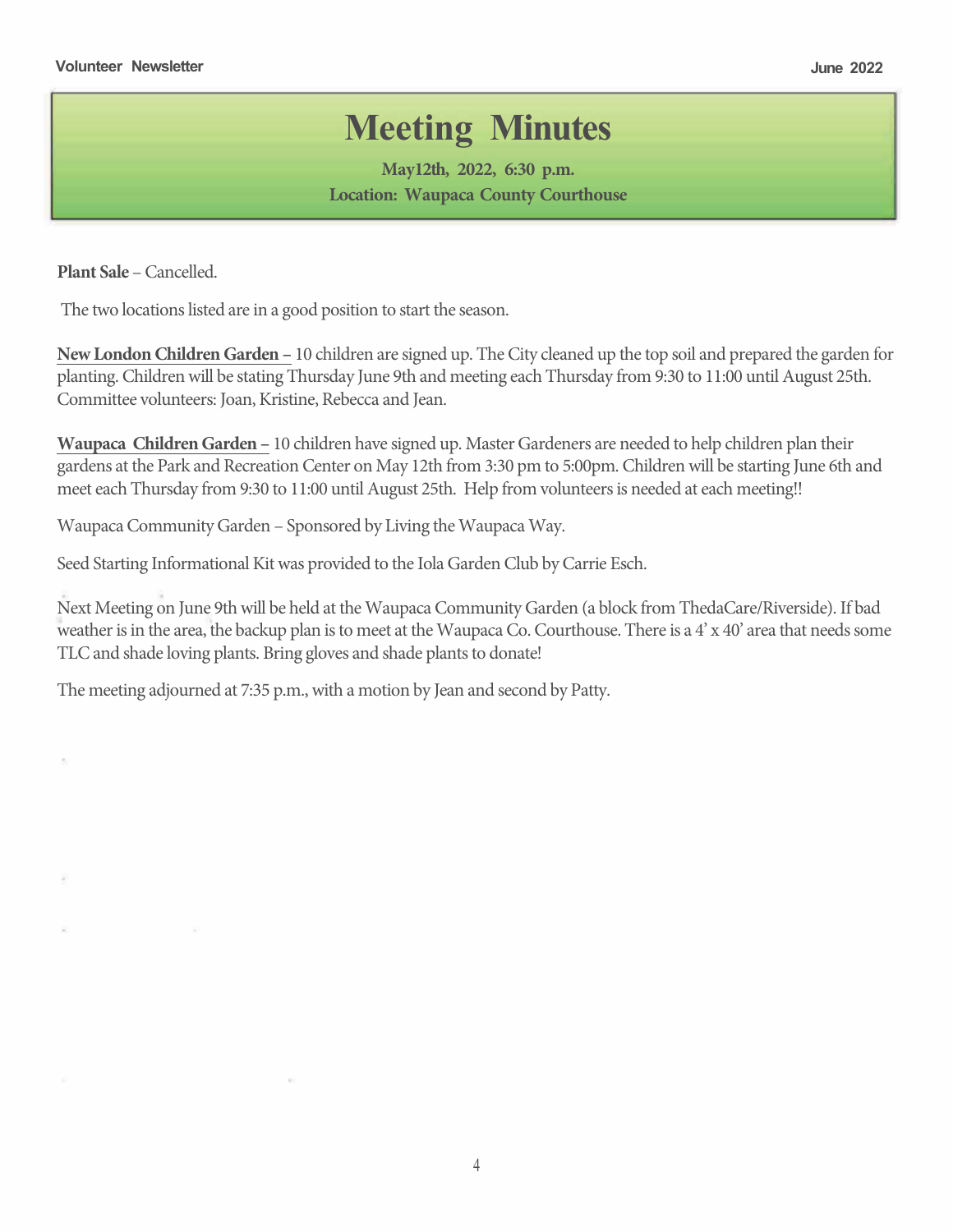...

## **Spring Plant Sale CANCELLED June 5, 2022**

### *\*\** **NEED VOLUNTEER HOURS??** *\*\**

**Below is the list of other projects that are in need of Assistance!** 

**June Garden Walk & Art Stroll - June 25th - Sue Morack.** 

**NOTE: Plants will be sold at one of the gardens on the walk.** 

**4sFgTMPPigleGPp rP TnFagNFlnMBlrTGpPN FBaIPGsT IBMGeBMMPlPpeBMMPlTg[F nmr** 'cruccl Hslc 1rf |b Hslc00,

**N** Ir pm**mdcha** rgmsc mp aifms c

**P m** bbpc L0 0.A k pg J lc U sn a UG 2

BafSè VST We^d bibY^[[TWWBih S [Sf6 TZ?WSWk WWfa[dJ \si`fESQNU f ? a  $d$  S U  $\vert$   $\zeta$ 

 $\uparrow$  B a e S WMV e stativitive shared with the membership for distributing in their  $Ua \equiv g \hat{S}$  fiv[ $W$ es $\equiv g \hat{S}$   $\hat{S}$   $\hat{S}$   $\hat{S}$   $\hat{S}$   $\hat{S}$   $\hat{S}$   $\hat{S}$   $\hat{S}$   $\hat{S}$   $\hat{S}$   $\hat{S}$   $\hat{S}$   $\hat{S}$   $\hat{S}$   $\hat{S}$   $\hat{S}$   $\hat{S}$   $\hat{S}$   $\hat{S}$   $\hat{S}$   $\hat{S}$   $\hat{S}$   $\hat{S}$   $\hat{$ 

**NOTE: Carrie has indicated that she could use help in getting her garden in 'spiffy' shape for the June Garden Walk. Please contact Carrie. :-)** 

**Waupaca Children's Garden - Doug Pickar - Volunteers are needed Thursday 9:00 to 11:30 AM**

**New London Children's Garden - Jean Skewes** 

**Waupaca County Fair - Pat Ritchie - sign-up sheets will circulate at meetings prior to the August Fair**

**Petals of Honor King Veterans Home - Patty Tomczak Virnig** 

**Waupaca Riverside School Community Garden - Carrie F.sch**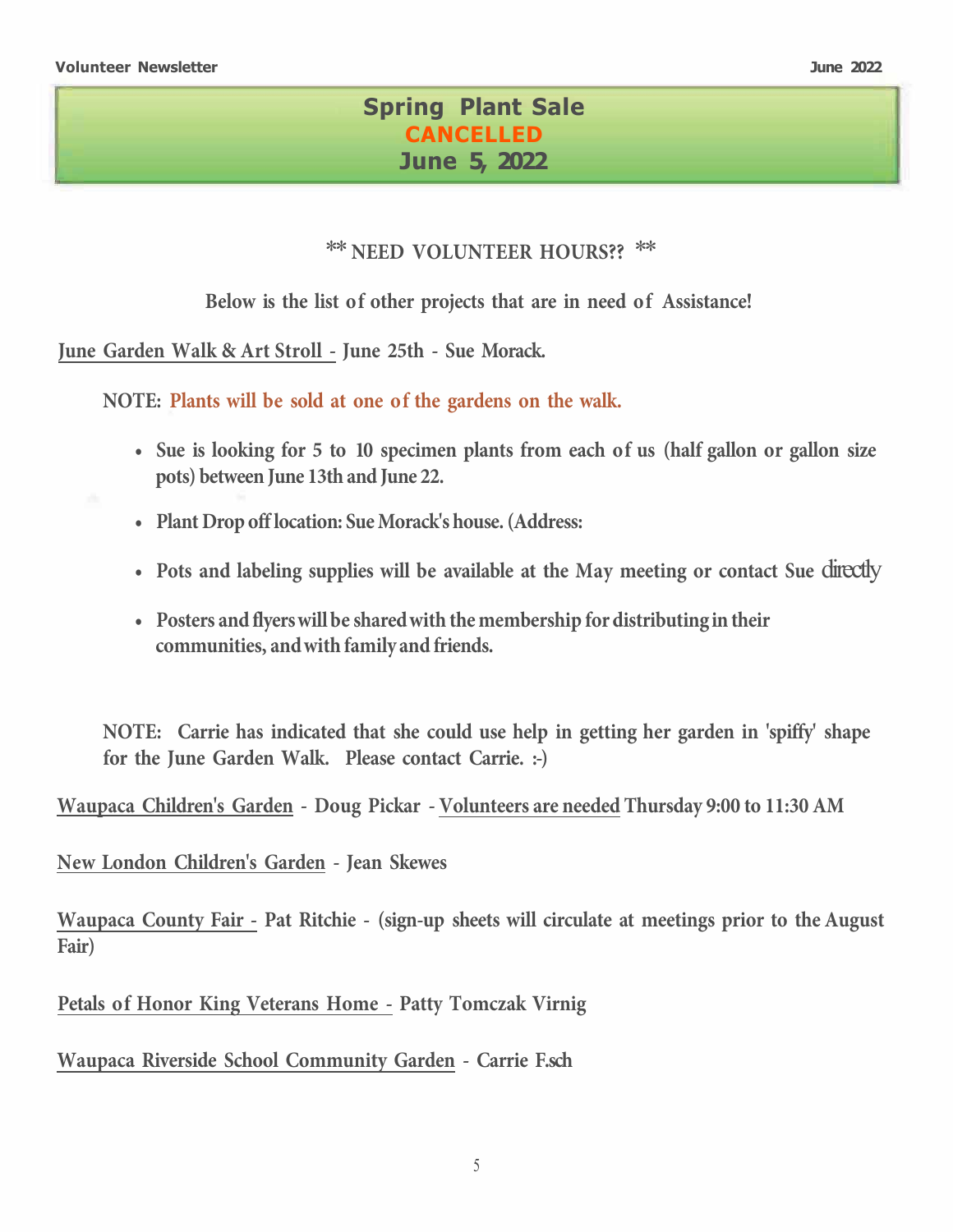# **Plant Sale Recommended Plant List**

### **Plant names**

Astilbe (Astilbe) Coreopsis (Tickseed) Delphinium (Delphinium) Dicentra (Bleeding Heart) Echinacea (Coneflower) Ferns Hemerocallis (Daylilies) Heuchera (Coral Bells) Hosta (Hosta, Plantain-lily) Lavendula (Lavender) Leucanthemum (Shasta Daisy) Ornamental Grasses Native grasses Paeonia (Peonies) Perovskia (Russian Sage) Phlox (Tall Garden Phlox) Rudbeckia (Black-eyed Susan) Rudbeckia triloba (Brown-eyed Susan) Astilbe (Astilbe) Tomato Plants Salvia (Perennial Salvia) Sedum (Stonecrop)